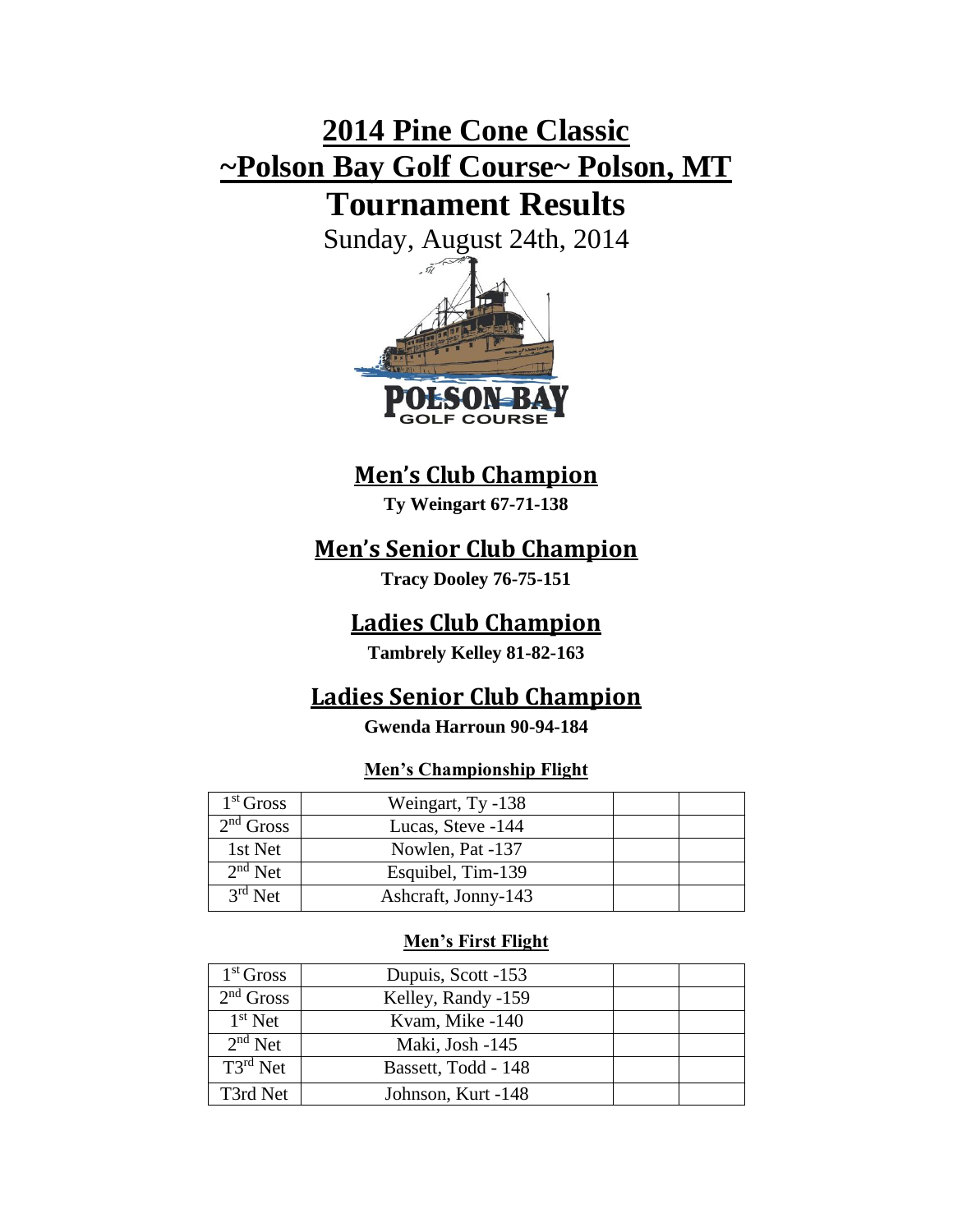#### **Men's Second Flight**

| 1 <sup>st</sup> Gross | Clairmont, Steve -167 |  |
|-----------------------|-----------------------|--|
| $2nd$ Gross           | Seifert, Jody -181    |  |
| $1st$ Net             | Kelley, Trey -129     |  |
| $2nd$ Net             | Whisman, Rocky-138    |  |
| $3rd$ Net             | Seifert, Jeremy -144  |  |
|                       |                       |  |

#### **Men's Senior Championship Flight**

| 1 <sup>st</sup> Gross | Dooley, Tracy-151      |  |
|-----------------------|------------------------|--|
| $2nd$ Gross           | Lauridsen, Dave -167   |  |
| $1st$ Net             | Pilcher, Russ -146     |  |
| $2nd$ Net             | Southerland, Mike -145 |  |
| $3rd$ Net             | Samsel, Steve -146     |  |

#### **Men's Senior First Flight**

| 1 <sup>st</sup> Gross | Gilchrist, Klaus -160 |  |
|-----------------------|-----------------------|--|
| $2nd$ Gross           | Smith, Lynn -177      |  |
| $1st$ Net             | Brownell, Ralph -139  |  |
| $1st$ Net             | Liechty, David -139   |  |
| $3rd$ Net             | McNown, Scot -142     |  |

#### **Men's Super Senior Flight**

| $1st$ Gross          | Koch, Jay-157        |  |
|----------------------|----------------------|--|
| $T2^{nd}$ Gr         | Ashcraft, Larry -166 |  |
| T <sub>2</sub> nd Gr | Harroun, Bob -166    |  |
| $1st$ Net            | Boettcher, Bill-137  |  |
| $2nd$ Net            | Peeples, Craig-139   |  |
| $3rd$ Net            | Johnson, Ken-141     |  |
|                      |                      |  |

#### **Ladies Flight**

| $1st$ Gross | Kelley, Tambrely -163 |  |
|-------------|-----------------------|--|
| $1st$ Net   | Lucas, Vicki - 150    |  |

#### **Ladies Senior Flight**

| 1 <sup>st</sup> Gross | Harroun, Gwenda -184   |  |
|-----------------------|------------------------|--|
| $2nd$ Gross           | Miller, Lynne -196     |  |
| $1st$ Net             | Vick, Marsha -144      |  |
| $2nd$ Net             | Ashcraft, Dorothy -148 |  |
| $T3^{rd}$ Net         | Cottington, Bea -154   |  |
| T3rd Net              | Grende, Ann -154       |  |